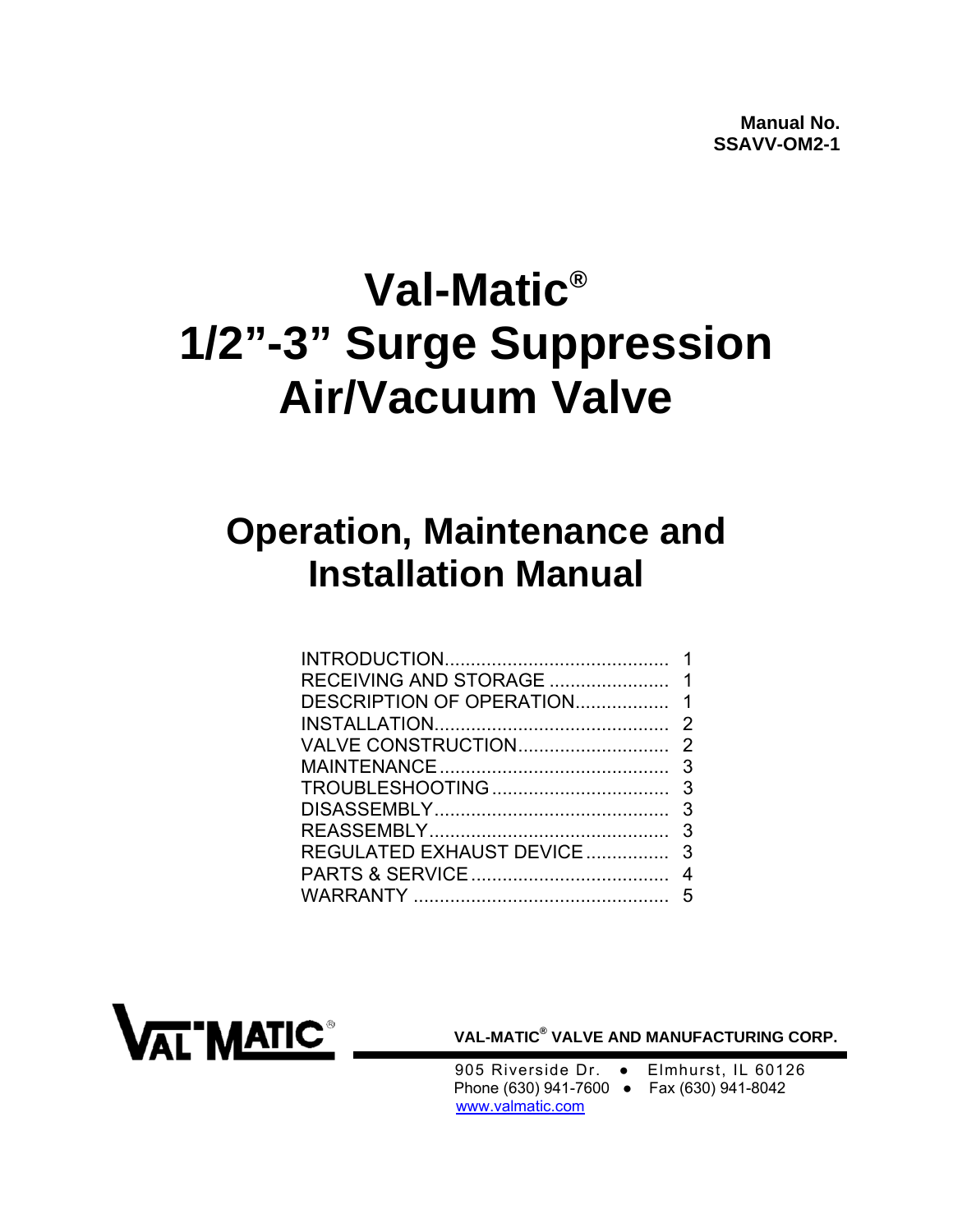### <span id="page-1-0"></span>**VAL-MATIC'S 1/2"-3" SURGE SUPPRESSION AIR/VACUUM VALVE**

#### **INTRODUCTION**

This manual will provide you with the information to properly install and maintain the valve to ensure a long service life. The Surge Suppression Air/Vacuum Valve has been designed with stainless steel trim to give years of trouble free operation. The valve is typically mounted on a pipeline at the high points or large changes in grade.

The valve will exhaust large quantities of air in a controlled manner during system start-up and allow air to re-enter the line rapidly upon system shut down or after a power failure. The valves are needed to maintain pipeline efficiency while providing protection from adverse pressure condition. The Size, Maximum Working Pressure, and Model No. are stamped on the nameplate for reference.

**NOTE:** While Air/Vacuum Valves will exhaust large quantities of air upon start-up, they will not continuously release air during system operation. For that function, Air Release Valves are required.

Also, this valve is not intended for fluids containing suspended solids such as wastewater. For wastewater and other high turbidity applications, use Val-Matic Series 300 Wastewater Air/Vacuum Valves.

#### **CAUTION**

**This valve is not intended for fluids containing suspended solids or hazardous gases.**

#### **RECEIVING AND STORAGE**

Inspect valves upon receipt for damage in shipment. Unload all valves carefully to the ground without dropping. Valves should remain crated, clean and dry until installed to prevent weather related damage. For long-term storage, greater than six months, the rubber surfaces of the seats should be coated with a thin film of FDA approved grease. Do not expose seat to sunlight or ozone for any extended period.



**Figure 1. 1/2"-3" SS Air/Vacuum Valve** 

#### **DESCRIPTION OF OPERATION**

The Surge Suppression Air/Vacuum Valve is designed to exhaust large quantities of air in a controlled manner during system startup and allow air to reenter the line upon pump shutdown or line break. During startup, air enters the bottom of the valve and is exhausted through the regulated exhaust device and air valve. If the exhaust rate is high, the disc will close and the airflow will be throttled through the adjustable ports in the disc.

After the air is exhausted, water enters the valve and causes the float to rise and seal the outlet port. The valve will remain closed until system pressure drops to near zero pressure. It will open during shutdown to reduce the possibility of a vacuum forming and allow rapid drainage of the line when system maintenance is required.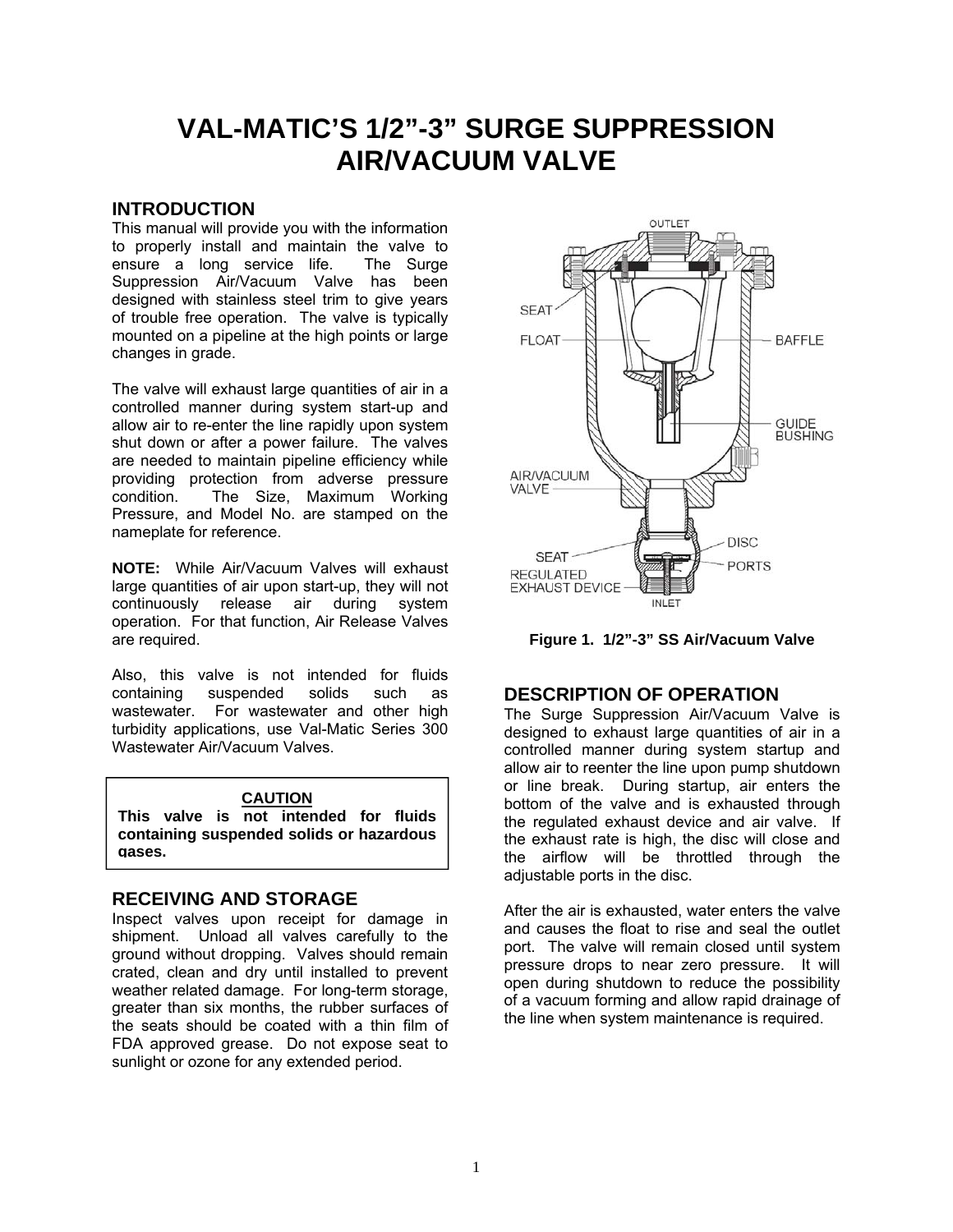#### <span id="page-2-0"></span>**INSTALLATION**

The installation of the valve is important for its proper operation. The valves must be installed at the system high points in the vertical position with the inlet down. For pipeline service, a vault with freeze protection, adequate screened venting, and drainage should be provided. During closure, some fluid discharge will occur so vent lines should extend to an open drain for in-plant installations. A shutoff valve should be installed below the valve in the event servicing is required.

#### **CAUTION**

**Remove packing from outlet and install valve with "INLET" port down or leakage will occur.**

THREADED VALVES: Apply thread sealant to the mating pipe nipple and lower the valve over the mating pipe and rotate clockwise to engage threads. Standard plumbing practice is to snug valve down by hand and then turn valve 2 more turns with a flat or pipe wrench on the inlet hex.

If leakage occurs, turn valve an additional 1/4 turn until leak stops.

#### **VALVE CONSTRUCTION**

The standard Air/Vacuum Valve body and cover are cast iron. See specific Materials List submitted for the order if other than standard cast iron construction. The internal metal components are stainless steel. The float (5) is the only moving part assuring long life with minimal maintenance. The general details of construction are illustrated in Figure 2. The body (1) is flanged for connection to the pipeline. The resilient seat (4) is retained in the cast cover (2). An optional hood is available.



**Figure 2. 1/2-3" Air/Vacuum Valve** 

| Table 2. Air/Vacuum Valve Parts List |                        |                        |  |
|--------------------------------------|------------------------|------------------------|--|
| <b>Item</b>                          | <b>Description</b>     | <b>Material</b>        |  |
| 1                                    | Body                   | Cast Iron              |  |
| 2                                    | Cover                  | Cast Iron              |  |
| 4                                    | Seat*                  | Buna-N                 |  |
| 5                                    | Float*                 | <b>Stainless Steel</b> |  |
| 6                                    | Gasket*                | Non-Asbestos           |  |
| 7                                    | Cover Bolt             | <b>Alloy Steel</b>     |  |
| 8                                    | <b>Retaining Screw</b> | <b>Stainless Steel</b> |  |
| 9                                    | Guide Bushing*         | Stainless Steel        |  |
| 14                                   | Pipe Plug              | Malleable Iron         |  |
| 20                                   | Guide Shaft*           | <b>Stainless Steel</b> |  |
| incl.                                | Reg. Exh. Device       | <b>Bronze</b>          |  |
| *Recommended Spare Part              |                        |                        |  |

#### **MAINTENANCE**

The Air/Vacuum Valve requires no scheduled lubrication or maintenance.

INSPECTION: Periodic inspection for leakage can be performed. Observe leakage from the air valve discharge of water. An initial burst or spray of water from the valve when it closes is common but the valve should then provide tight shutoff while the pump is running. If leakage occurs, the valve should be removed and inspected for wear or possible damage from foreign matter.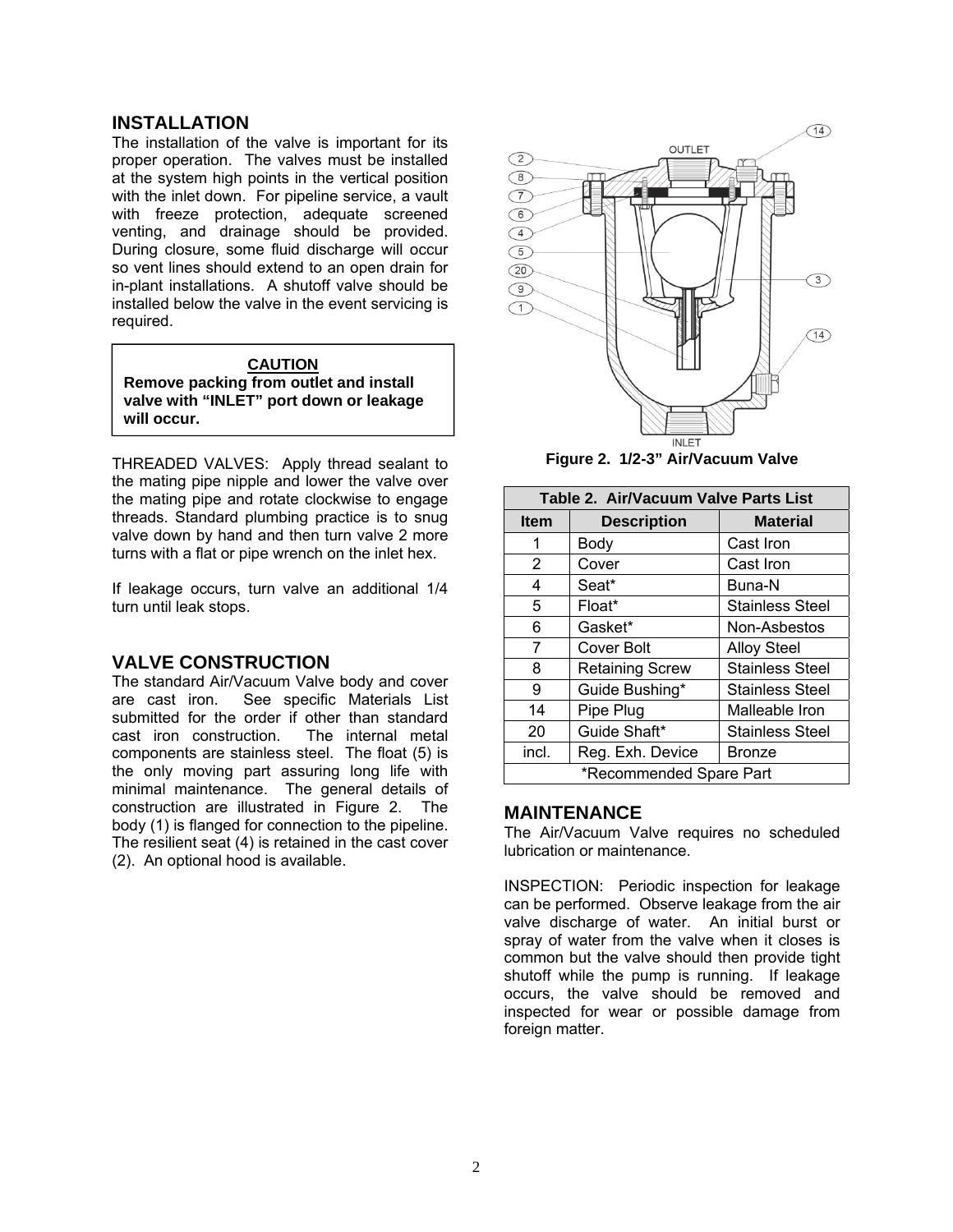#### <span id="page-3-0"></span>**TROUBLESHOOTING**

Several problems and solutions are presented below to assist you in troubleshooting the valve assembly in an efficient manner.

•Leakage at Bottom Connection: Tighten valve threaded connection. If leak persists, remove valve and seal threads with Teflon sealant.

•Leakage at Cover: Tighten bolts, replace gasket.

•Valve Leaks when Closed: Inspect seat for damage and replace. Exercise float.

•Valve Slams Closed: Air may be exhausting too rapidly. Plug one of the ports in the disc.

•Air is not exhausted: Inspect float for free travel, damage or water leakage. Check that exhaust piping is not clogged or isolation valve inadvertently closed. Valve may be too small for application. Identify pump flow rate and call factory to check sizing.

#### **DISSASSEMBLY**

The valve can be disassembled without removing it from the pipeline. Or for convenience, the valve can be removed from the line. All work on the valve should be performed by a skilled mechanic with proper tools. All work on the valve should be performed by a skilled mechanic with proper tools. Refer to Figure 2.

#### **WARNING**

**The valve must be drained before removing the cover or pressure may be released causing injury.**

- 1. Close inlet shut-off valve. Open drain valve or remove drain plug. Remove the cover bolts (7) on the top cover.
- 2. Pry cover (2) loose and lift off valve body.
- 3. Remove retainer bolts (8) and inspect seat for cracks in rubber or wear in sealing surface.
- 4. Turn guide bushing (9) to remove it from the cast baffle (3).

5. Clean and inspect parts. Replace worn parts as necessary and lubricate parts with FDA approved grease.

#### **REASSEMBLY**

All parts must be cleaned and gasket surfaces should be cleaned with a stiff wire brush in the direction of the serrations or machine marks. Worn parts, gaskets and seals should be replaced during reassembly.

- 1. Apply thread sealant Loctite 680 to guide bushing threads (9) and thread bushing into baffle (3).
- 2. Lay seat (4) over inverted cover with flat surface directed toward cover. Fasten<br>to cover with screws (8). Tighten to cover with screws  $(8)$ . fasteners per Table 3.
- 3. Install float (5) through bushing (9).
- 4. Apply a gasket compound such as Garlock 101-S to both sides of gasket. Lay cover gasket (6) and cover (2) over bolt holes in body (1).
- 5. Insert lubricated bolts (7) and tighten to the torques listed in Table 3.

| <b>Table 3. Valve Bolts Torques</b> |                 |  |
|-------------------------------------|-----------------|--|
| <b>Size</b>                         | Torque (ft-lbs) |  |
| 1/4"                                | 6               |  |
| 5/16"                               | 11              |  |
| 3/8"                                | 19              |  |
| 7/16"                               | 30              |  |
| 1/2"                                | 45              |  |
| 5/8"                                | 93              |  |

#### **REGULATED EXHAUST DEVICE**

DESCRIPTION OF OPERATION: Surge Suppression Air/Vacuum valves are equipped with a regulated exhaust device on the inlet port as shown in Figure 4. The purpose of the device is close during high air exhaust conditions to prevent columns of water from rejoining or striking the air valve rapidly during critical operation such as after a sudden pipeline flow stoppage from a power failure.

The regulated exhaust device is normally open and allows **unrestricted flow** of air in but controlled flow out of the air/vacuum valve. The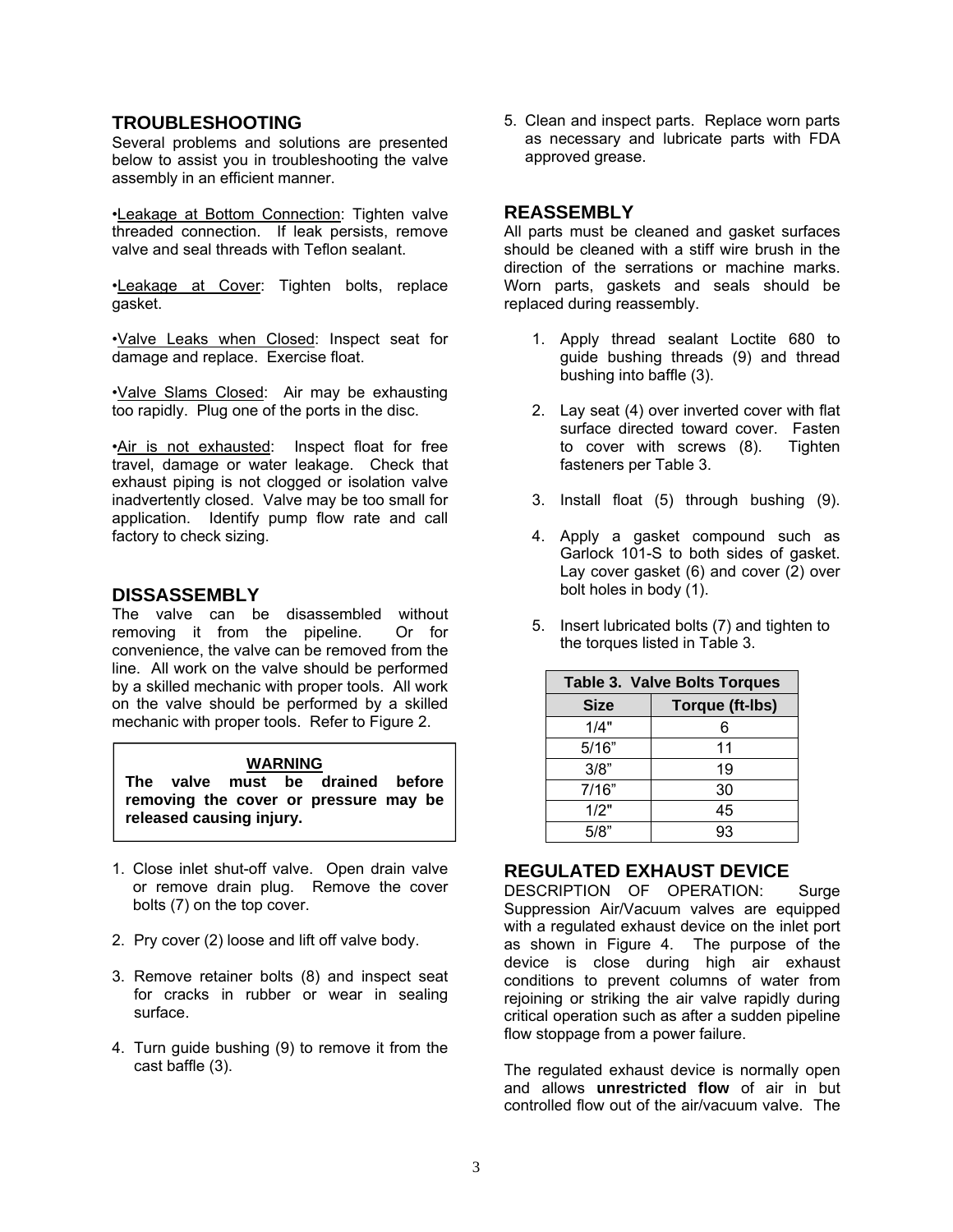<span id="page-4-0"></span>passage of air is throttled through small ports in the disc, which reduces the possibility of shocks and water hammer in the pipeline.



**Figure 4. Regulated Exhaust Device** 

VALVE CONSTRUCTION: The standard body is bronze. See specific Materials List submitted for the order if other than standard construction. The general details of construction are illustrated in Figure 5. The body (1) is threaded for connection to the pipeline. See page 2 for installation to the pipeline.



**Figure 5. Regulated Exhaust Device** 

| <b>Item</b> | <b>Description</b>  | <b>Material</b>        |
|-------------|---------------------|------------------------|
|             | Body                | Cast Iron              |
| 2           | Seat                | <b>Bronze</b>          |
| 3           | Disc                | <b>Bronze</b>          |
| 5           | <b>Stem</b>         | <b>Brass</b>           |
| 6           | Seat Ret. Screw     | <b>Stainless Steel</b> |
|             | <b>Retainer Nut</b> | Brass                  |

MAINTENANCE: The regulated exhaust device requires no scheduled lubrication or maintenance.

#### **PARTS AND SERVICE**

Parts and service are available from your local representative or the factory. Make note of the valve Size and Model No. located on the valve nameplate and contact:

Val-Matic Valve and Mfg. Corp. 905 Riverside Drive Elmhurst, IL 60126 PH: 630 / 941-7600 FAX: 630 / 941-8042

A sales representative will quote prices for parts or arrange for service as needed.